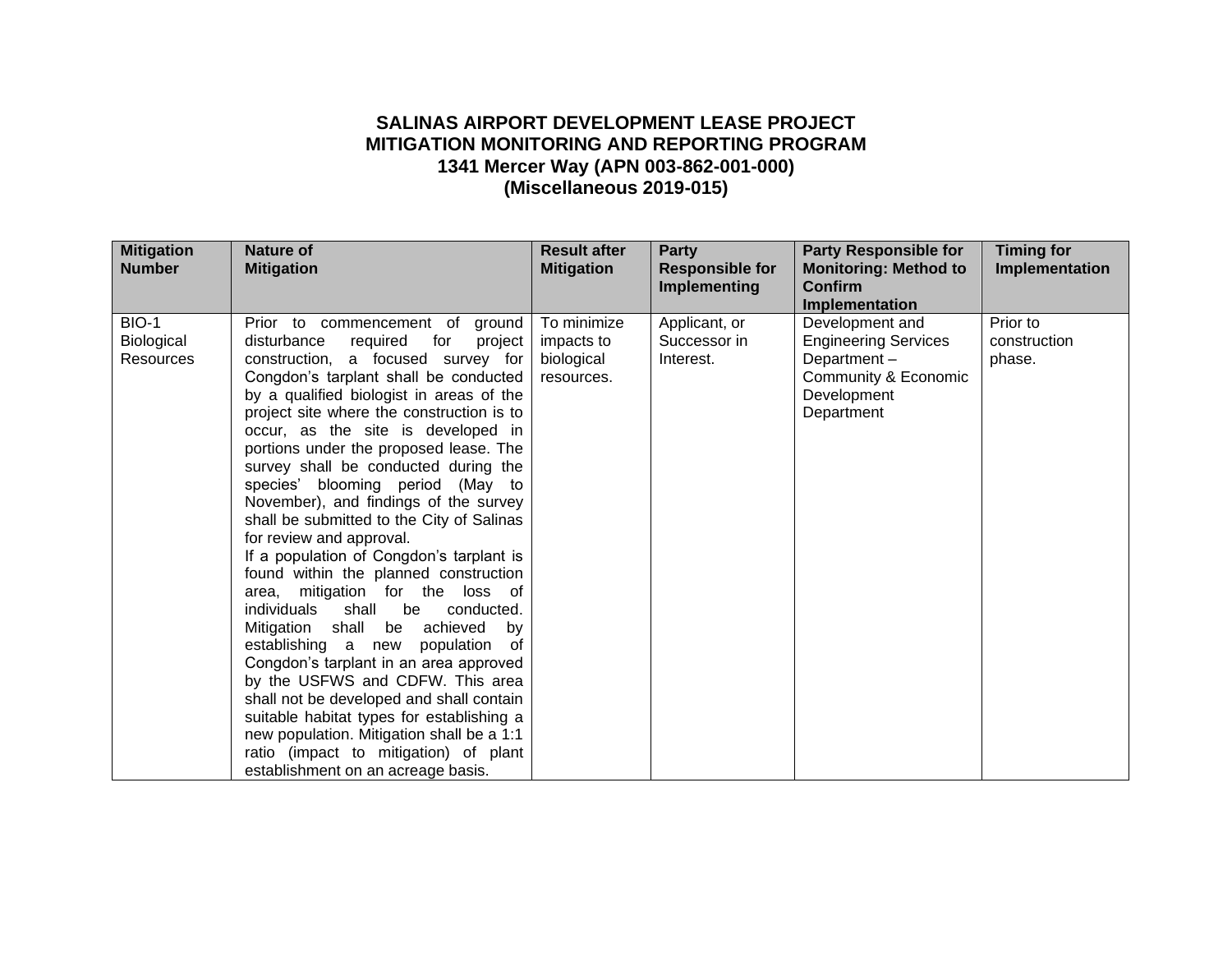| <b>Mitigation</b><br><b>Number</b>        | <b>Nature of</b><br><b>Mitigation</b>                                                                                                                                                                                                                                                                                                                                                                                                                                                                                                                                                                                                                                                                                                                                                                                                                                                                                                                                                                                                                                                                                                                                                                                                                                                       | <b>Result after</b><br><b>Mitigation</b>              | <b>Party</b><br><b>Responsible for</b><br>Implementing | <b>Party Responsible for</b><br><b>Monitoring: Method to</b><br><b>Confirm</b><br>Implementation                   | <b>Timing for</b><br>Implementation                                                                   |
|-------------------------------------------|---------------------------------------------------------------------------------------------------------------------------------------------------------------------------------------------------------------------------------------------------------------------------------------------------------------------------------------------------------------------------------------------------------------------------------------------------------------------------------------------------------------------------------------------------------------------------------------------------------------------------------------------------------------------------------------------------------------------------------------------------------------------------------------------------------------------------------------------------------------------------------------------------------------------------------------------------------------------------------------------------------------------------------------------------------------------------------------------------------------------------------------------------------------------------------------------------------------------------------------------------------------------------------------------|-------------------------------------------------------|--------------------------------------------------------|--------------------------------------------------------------------------------------------------------------------|-------------------------------------------------------------------------------------------------------|
| BIO-1 (cont'd)<br>Biological<br>Resources | Monitoring<br>of the<br>new<br>mitigation<br>population shall occur annually. Annual<br>monitoring shall include quantitative<br>sampling of the Congdon's tarplant<br>population to determine the number of<br>plants that have germinated and set<br>seed. This monitoring shall continue<br>annually or until success criteria have<br>been met; once annual monitoring has<br>documented that a self-sustaining<br>population of this annual species has<br>been successfully established on site,<br>mitigation measure<br>shall<br>this<br>be<br>determined to have been met and the<br>project applicant released from further<br>responsibility.<br>Establishment of the plant population<br>shall be subject to a Habitat Mitigation<br>and Monitoring Plan. To ensure the<br>success of mitigation sites required for<br>compensation of permanent impacts on<br>Congdon's tarplant, the project applicant<br>shall retain a qualified biologist to<br>prepare a Habitat Mitigation and<br>Monitoring Plan. The Habitat Mitigation<br>and Monitoring Plan shall be submitted to<br>the City of Salinas for review and<br>approval prior to the start of construction.<br>The Habitat Mitigation and Monitoring<br>Plan shall include, at a minimum, the<br>following information: | To minimize<br>impacts to<br>biological<br>resources. | Applicant, or<br>Successor in<br>Interest.             | Development and<br><b>Engineering Services</b><br>Department-<br>Community & Economic<br>Development<br>Department | Prior to<br>construction<br>phase.<br>HMMP-annual<br>monitoring, three<br>years post-<br>construction |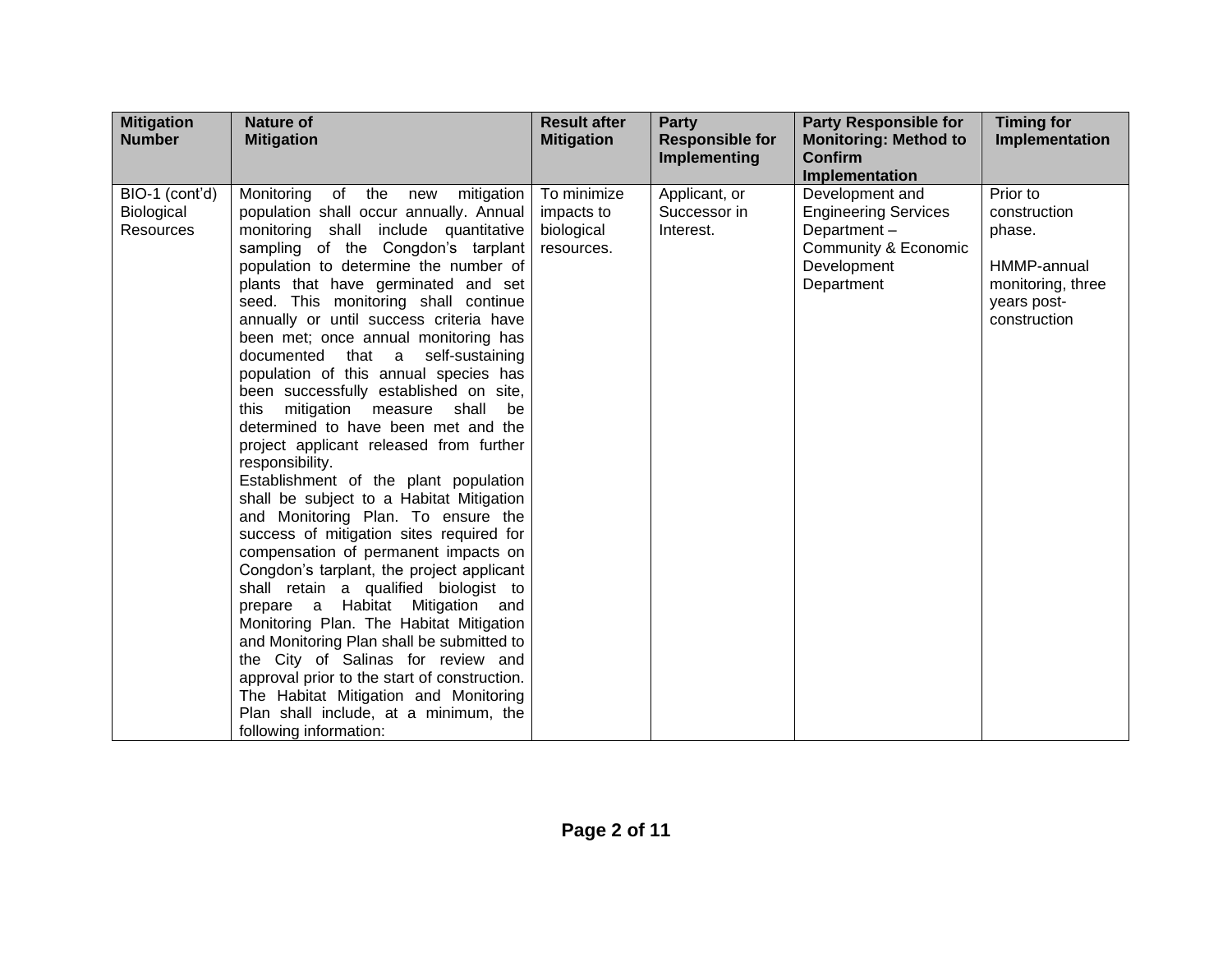| <b>Mitigation</b><br><b>Number</b>        | <b>Nature of</b><br><b>Mitigation</b>                                                                                                                                                                                                                                                                                                                                                                                                                                                                                                                                                                                                                                                                                                                                                                                                                                                                                                                                                                                                                                                                                                                                                                                                                                                                                                                                                         | <b>Result after</b><br><b>Mitigation</b> | <b>Party</b><br><b>Responsible for</b><br><b>Implementing</b> | <b>Party Responsible for</b><br><b>Monitoring: Method to</b><br><b>Confirm</b> | <b>Timing for</b><br>Implementation |
|-------------------------------------------|-----------------------------------------------------------------------------------------------------------------------------------------------------------------------------------------------------------------------------------------------------------------------------------------------------------------------------------------------------------------------------------------------------------------------------------------------------------------------------------------------------------------------------------------------------------------------------------------------------------------------------------------------------------------------------------------------------------------------------------------------------------------------------------------------------------------------------------------------------------------------------------------------------------------------------------------------------------------------------------------------------------------------------------------------------------------------------------------------------------------------------------------------------------------------------------------------------------------------------------------------------------------------------------------------------------------------------------------------------------------------------------------------|------------------------------------------|---------------------------------------------------------------|--------------------------------------------------------------------------------|-------------------------------------|
|                                           |                                                                                                                                                                                                                                                                                                                                                                                                                                                                                                                                                                                                                                                                                                                                                                                                                                                                                                                                                                                                                                                                                                                                                                                                                                                                                                                                                                                               |                                          |                                                               | <b>Implementation</b>                                                          |                                     |
| BIO-1 (cont'd)<br>Biological<br>Resources | -A summary of impacts to Condon's<br>tarplant and the proposed mitigation<br>-A description of the location and<br>boundaries of the mitigation site(s) and<br>description of existing site conditions<br>-A description of any measures to be<br>undertaken to enhance (e.g., through<br>focused management) the mitigation<br>site for Congdon's tarplant<br>Identification of an adequate funding<br>mechanism for long-term management<br>-A description of management and<br>maintenance measures intended to<br>maintain and enhance habitat for the<br>Congdon's tarplant (e.g., weed control,<br>fencing maintenance)<br>-A description of Congdon's tarplant<br>monitoring measures on the mitigation<br>specific,<br>including<br>objective<br>site,<br>performance<br>criteria,<br>monitoring<br>methods, data analysis,<br>reporting<br>requirements, monitoring schedule, etc.<br>Monitoring shall document compliance<br>with each element requiring habitat<br>compensation or management. At a<br>minimum, performance criteria shall<br>include a minimum 1:1 mitigation ratio<br>for the number of plants in the impacted<br>population (at least one plant preserved<br>for each plant impacted).<br>-A contingency plan for mitigation<br>elements that do not meet performance<br>or final success criteria within described<br>periods; the plan shall include specific |                                          |                                                               |                                                                                |                                     |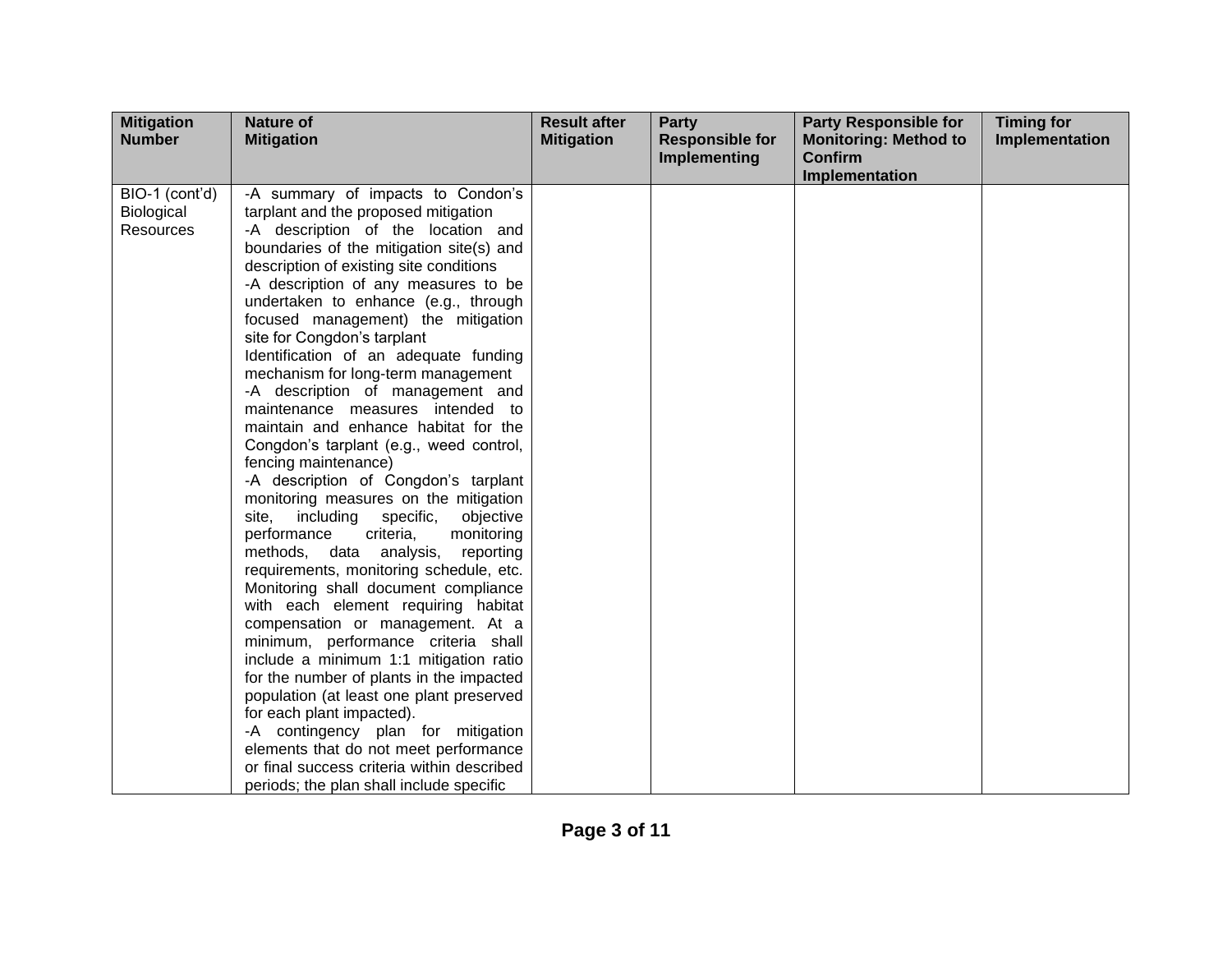| <b>Mitigation</b><br><b>Number</b> | <b>Nature of</b><br><b>Mitigation</b>                                                 | <b>Result after</b><br><b>Mitigation</b> | <b>Party</b><br><b>Responsible for</b><br><b>Implementing</b> | <b>Party Responsible for</b><br><b>Monitoring: Method to</b><br><b>Confirm</b> | <b>Timing for</b><br>Implementation |
|------------------------------------|---------------------------------------------------------------------------------------|------------------------------------------|---------------------------------------------------------------|--------------------------------------------------------------------------------|-------------------------------------|
| BIO-1 (cont'd)                     | triggers for remediation if performance                                               |                                          |                                                               | Implementation                                                                 |                                     |
| Biological                         | criteria are not met and a description of                                             |                                          |                                                               |                                                                                |                                     |
| <b>Resources</b>                   | the process by which remediation of                                                   |                                          |                                                               |                                                                                |                                     |
|                                    | problems with the mitigation site (e.g.,                                              |                                          |                                                               |                                                                                |                                     |
|                                    | presence of noxious weeds) shall occur                                                |                                          |                                                               |                                                                                |                                     |
|                                    | requirement that the project<br>-A                                                    |                                          |                                                               |                                                                                |                                     |
|                                    | proponent shall be responsible for                                                    |                                          |                                                               |                                                                                |                                     |
|                                    | monitoring, as specified in the Habitat                                               |                                          |                                                               |                                                                                |                                     |
|                                    | Mitigation and Monitoring Plan, for at                                                |                                          |                                                               |                                                                                |                                     |
|                                    | least three (3) years post-construction;<br>during this period, annual reporting will |                                          |                                                               |                                                                                |                                     |
|                                    | be provided to the City's Project                                                     |                                          |                                                               |                                                                                |                                     |
|                                    | Manager. At the request of the CDFW                                                   |                                          |                                                               |                                                                                |                                     |
|                                    | or USFWS, the annual reporting shall                                                  |                                          |                                                               |                                                                                |                                     |
|                                    | also be provided to these agencies.                                                   |                                          |                                                               |                                                                                |                                     |
| <b>BIO-2</b>                       | If project construction activities occur                                              | To minimize                              | Applicant, or                                                 | Development and                                                                | Prior to                            |
| Biological                         | between February 15 and September 1,                                                  | impacts to                               | Successor in                                                  | <b>Engineering Services</b>                                                    | construction                        |
| <b>Resources</b>                   | a qualified biologist shall conduct a pre-                                            | biological                               | Interest.                                                     | Department-                                                                    | phase.                              |
|                                    | construction survey for nesting birds no                                              | resources                                |                                                               | Community & Economic                                                           |                                     |
|                                    | more than 14 days prior to construction.                                              |                                          |                                                               | Development                                                                    |                                     |
|                                    | If nests are found the qualified biologist                                            |                                          |                                                               | Department                                                                     |                                     |
|                                    | shall establish an appropriate species-<br>specific avoidance buffer of sufficient    |                                          |                                                               |                                                                                |                                     |
|                                    | size to prevent disturbance of the nest                                               |                                          |                                                               |                                                                                |                                     |
|                                    | by project activity (up to 300 feet for                                               |                                          |                                                               |                                                                                |                                     |
|                                    | raptors, up to 150 feet for all other                                                 |                                          |                                                               |                                                                                |                                     |
|                                    | birds). The qualified biologist shall                                                 |                                          |                                                               |                                                                                |                                     |
|                                    | perform at least two hours of pre-                                                    |                                          |                                                               |                                                                                |                                     |
|                                    | construction monitoring of the nest to                                                |                                          |                                                               |                                                                                |                                     |
|                                    | characterize "typical" bird behavior. The                                             |                                          |                                                               |                                                                                |                                     |
|                                    | qualified biologist shall monitor the                                                 |                                          |                                                               |                                                                                |                                     |
|                                    | nesting birds and shall increase the                                                  |                                          |                                                               |                                                                                |                                     |
|                                    | buffer if it is determined the birds are                                              |                                          |                                                               |                                                                                |                                     |
|                                    | showing signs of unusual or distressed                                                |                                          |                                                               |                                                                                |                                     |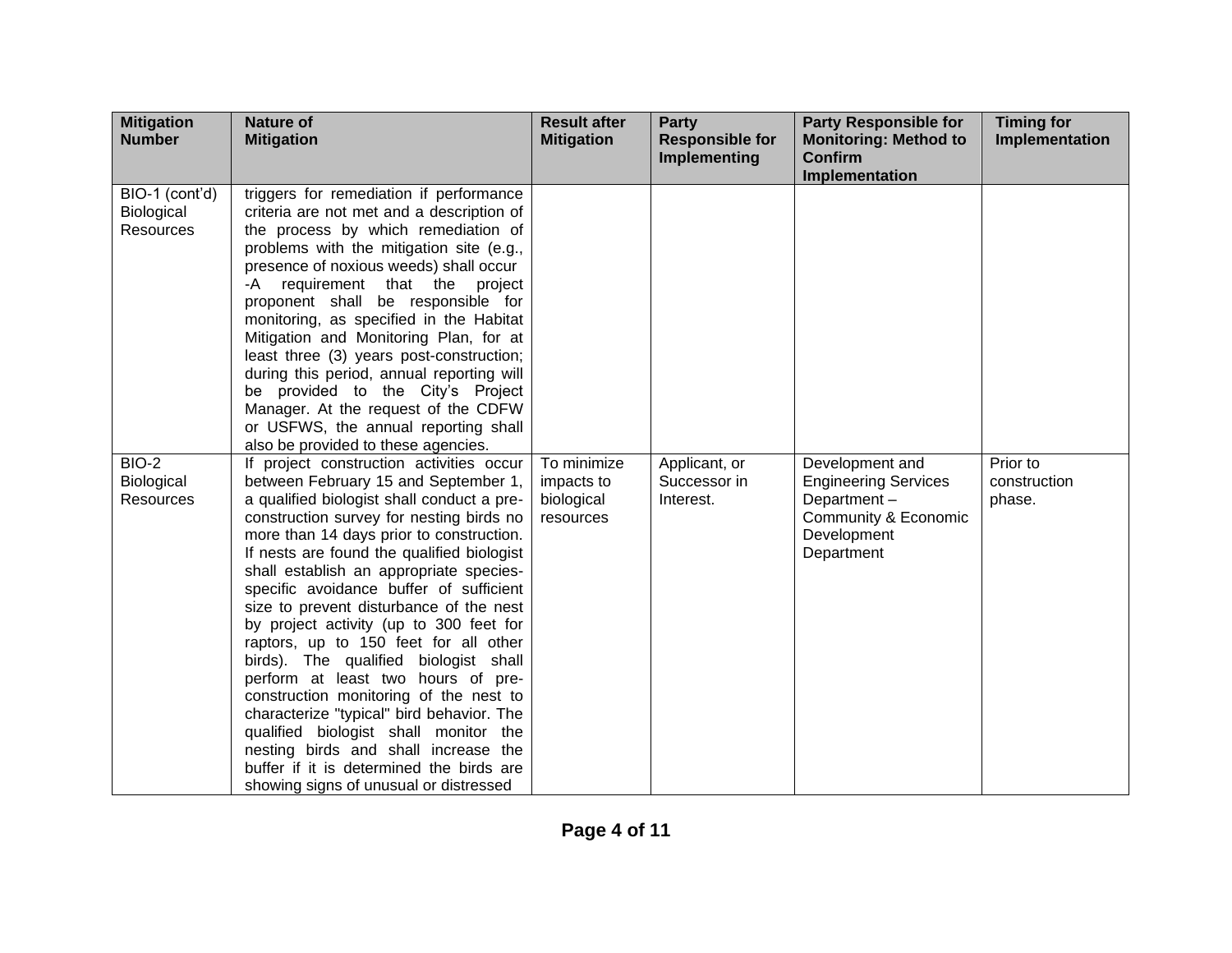| <b>Mitigation</b><br><b>Number</b>        | <b>Nature of</b><br><b>Mitigation</b>                                                                                                                                                                                                                                                                                                                                                                                                                                                                                                                                                                                                                                                                                                                                                                                                                                                                                                                                                                                                                                                                           | <b>Result after</b><br><b>Mitigation</b> | <b>Party</b><br><b>Responsible for</b><br><b>Implementing</b> | <b>Party Responsible for</b><br><b>Monitoring: Method to</b><br>Confirm<br>Implementation | <b>Timing for</b><br>Implementation |
|-------------------------------------------|-----------------------------------------------------------------------------------------------------------------------------------------------------------------------------------------------------------------------------------------------------------------------------------------------------------------------------------------------------------------------------------------------------------------------------------------------------------------------------------------------------------------------------------------------------------------------------------------------------------------------------------------------------------------------------------------------------------------------------------------------------------------------------------------------------------------------------------------------------------------------------------------------------------------------------------------------------------------------------------------------------------------------------------------------------------------------------------------------------------------|------------------------------------------|---------------------------------------------------------------|-------------------------------------------------------------------------------------------|-------------------------------------|
| BIO-2 (cont'd)<br>Biological<br>Resources | behavior<br>associated<br>with<br>project<br>activities. Atypical nesting behaviors<br>that may cause reproductive harm<br>includes, but is not limited to, defensive<br>flights, vocalizations directed towards<br>project personnel/activities, standing up<br>from a brooding position, and flying<br>away from the nest. The qualified<br>biologist should have authority, authority<br>to order the cessation of all project<br>activities if the nesting birds exhibit<br>atypical behavior which may cause<br>reproductive failure (nest abandonment<br>and loss of eggs and/or young) until an<br>appropriate buffer is established. To<br>prevent encroachment, the established<br>buffer(s) should be clearly marked by<br>high visibility material. The established<br>buffer(s) should remain in effect until the<br>young have fledged as confirmed by the<br>qualified biologist.<br>The monitoring biologist, in consultation<br>with the<br>project manager<br>shall<br>determine the appropriate protection for<br>active nests on a case by case basis<br>using the criteria described above. |                                          |                                                               |                                                                                           |                                     |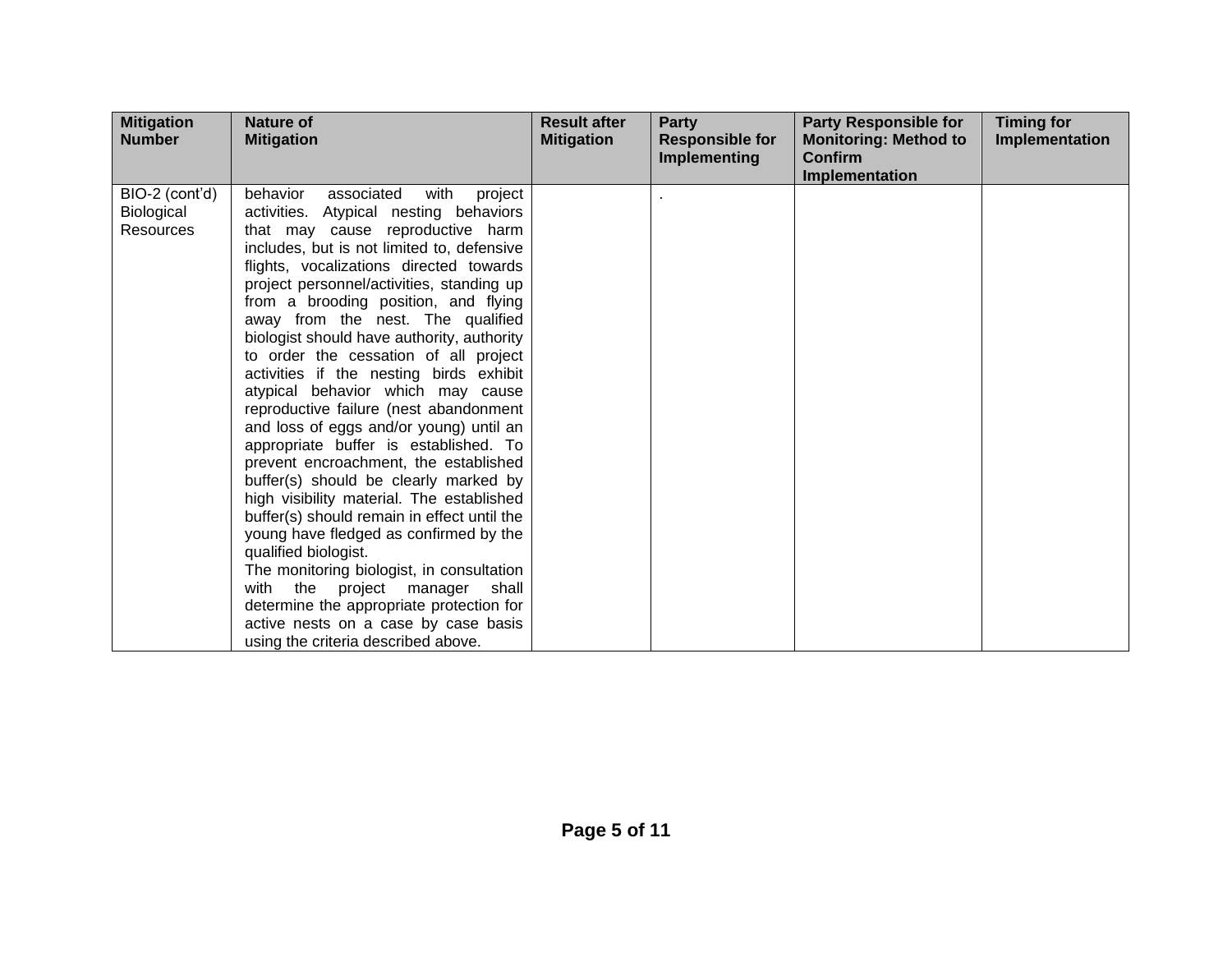| <b>Mitigation</b><br><b>Number</b> | <b>Nature of</b><br><b>Mitigation</b>                                                                                                                                                                                                                                                                                                                                                                                                                                                                                                                                                                                                                                                                                                                                                                             | <b>Result after</b><br><b>Mitigation</b>                    | <b>Party</b><br><b>Responsible for</b><br>Implementing | <b>Party Responsible for</b><br><b>Monitoring: Method to</b><br><b>Confirm</b><br>Implementation | <b>Timing for</b><br>Implementation |
|------------------------------------|-------------------------------------------------------------------------------------------------------------------------------------------------------------------------------------------------------------------------------------------------------------------------------------------------------------------------------------------------------------------------------------------------------------------------------------------------------------------------------------------------------------------------------------------------------------------------------------------------------------------------------------------------------------------------------------------------------------------------------------------------------------------------------------------------------------------|-------------------------------------------------------------|--------------------------------------------------------|--------------------------------------------------------------------------------------------------|-------------------------------------|
| $CR-1$<br>Cultural<br>Resources    | If cultural resources are encountered<br>during ground-disturbing activities, work<br>in the immediate area shall halt and an<br>archaeologist meeting the Secretary of<br>the Interior's Professional Qualifications<br>Standards for archaeology (NPS 1983)<br>shall be contacted immediately to<br>evaluate the find. If the discovery proves<br>to be eligible for listing in the CRHR,<br>additional work such as data recovery<br>excavation may be warranted. In the<br>event the Archaeological Resources are<br>determined to be of Native American<br>origin, Mitigation Measure TCR-1 shall<br>be applicable as well.                                                                                                                                                                                  | To minimize<br>impacts to<br>cultural<br>resources.         | Applicant, or<br>Successor in<br>Interest.             | Development and<br><b>Engineering Services</b><br>Department - Plan<br><b>Check Services</b>     | During<br>construction<br>phase.    |
| GEO-1<br>Geology and<br>Soils      | In the event an unanticipated fossil<br>discovery is made during the course of<br>project<br>development,<br>then<br>in<br>accordance with SVP (2010) guidelines,<br>it is the responsibility of any worker who<br>observes fossils within the project site to<br>stop work in the immediate vicinity of<br>notify a qualified<br>the find<br>and<br>professional paleontologist who shall be<br>retained to evaluate the discovery,<br>determine its significance and if<br>additional mitigation or treatment is<br>warranted. Work in the area of the<br>discovery will resume once the find is<br>properly documented and authorization<br>is given to resume construction work.<br>Any<br>significant<br>paleontological<br>resources found during construction<br>monitoring shall be prepared, identified, | To minimize<br>impacts to<br>paleontologica<br>I resources. | Applicant, or<br>Successor in<br>Interest.             | Development and<br><b>Engineering Services</b><br>Department - Plan<br><b>Check Services</b>     | During<br>construction<br>phase.    |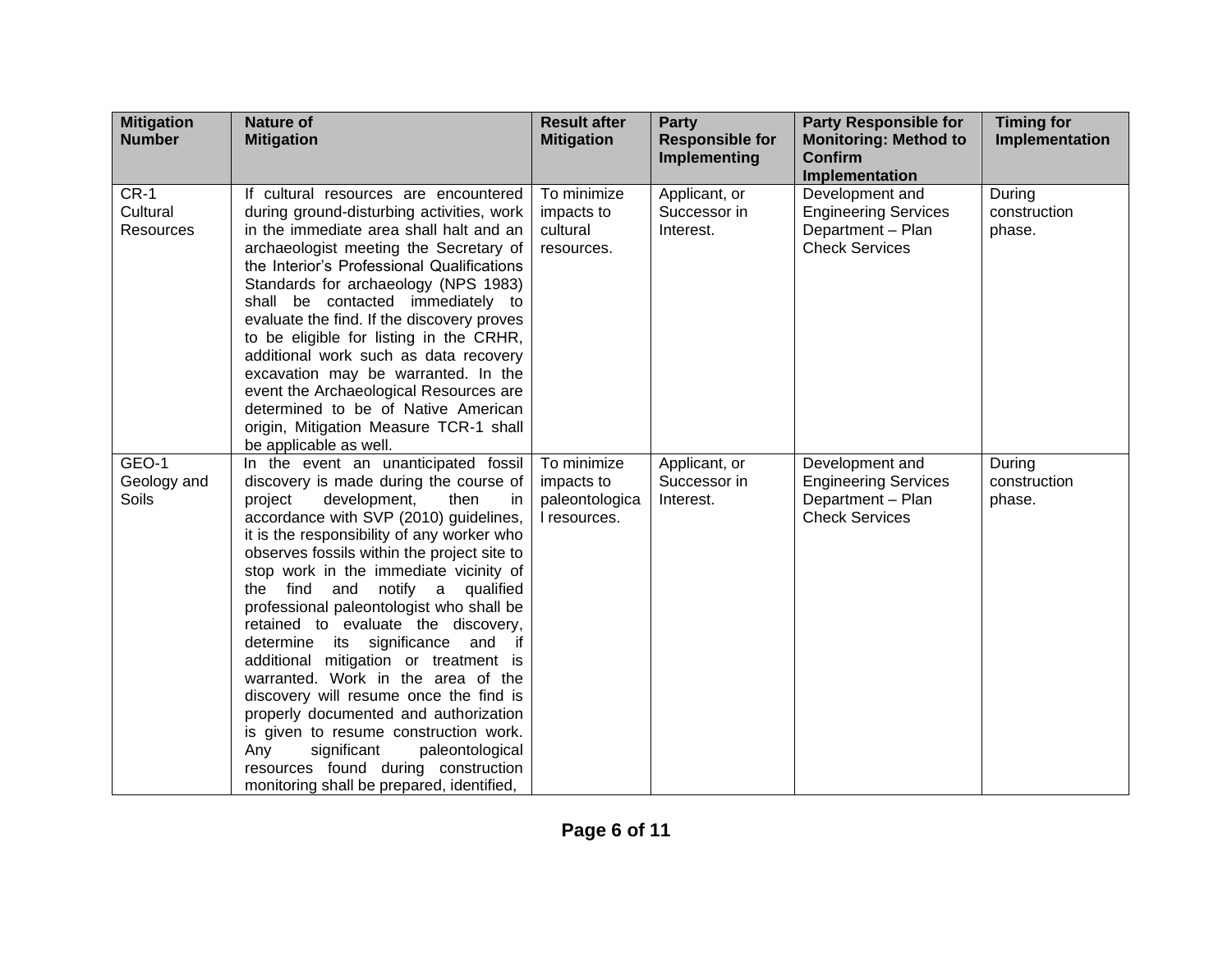| <b>Mitigation</b> | <b>Nature of</b>                                                                | <b>Result after</b>         | <b>Party</b>                                  | <b>Party Responsible for</b>                   | <b>Timing for</b>              |
|-------------------|---------------------------------------------------------------------------------|-----------------------------|-----------------------------------------------|------------------------------------------------|--------------------------------|
| <b>Number</b>     | <b>Mitigation</b>                                                               | <b>Mitigation</b>           | <b>Responsible for</b><br><b>Implementing</b> | <b>Monitoring: Method to</b><br><b>Confirm</b> | Implementation                 |
|                   |                                                                                 |                             |                                               | Implementation                                 |                                |
| GEO-1             | analyzed, and permanently curated in                                            | To minimize                 | Applicant, or                                 | Development and                                | During                         |
| (cont'd)          | approved<br>regional<br>museum<br>an                                            | impacts to                  | Successor in                                  | <b>Engineering Services</b>                    | construction                   |
| Geology and       | repository.                                                                     | paleontologica              | Interest.                                     | Department - Plan                              | phase.                         |
| Soils<br>HAZ-1    |                                                                                 | I resources.<br>To minimize |                                               | <b>Check Services</b><br>Community             |                                |
| Soil              | Prior to grading, the project applicant<br>shall prepare a Soil Management Plan | impacts                     | Applicant, or<br>Successor in                 | Development                                    | Prior to grading<br>during the |
| Management        | establishing<br>provisions<br>for<br>the                                        | related to soil             | Interest.                                     | Department and                                 | construction                   |
| Plan              | disturbance of contaminated materials                                           | contaminants                |                                               | Environmental                                  | phase.                         |
|                   | (known and undocumented). The SMP                                               | present at the              |                                               | <b>Maintenance Services</b>                    |                                |
|                   | shall include, but is not limited to, the                                       | project site.               |                                               |                                                |                                |
|                   | following elements:                                                             |                             |                                               |                                                |                                |
|                   | -A detailed discussion of the site                                              |                             |                                               |                                                |                                |
|                   | background and presence of elevated                                             |                             |                                               |                                                |                                |
|                   | levels of arsenic, chromium and cobalt<br>in soils.                             |                             |                                               |                                                |                                |
|                   | -Procedure for handling and disposal of                                         |                             |                                               |                                                |                                |
|                   | excavated soil stockpiles, including dust                                       |                             |                                               |                                                |                                |
|                   | and runoff control measures.                                                    |                             |                                               |                                                |                                |
|                   | -Procedures to follow if evidence of an                                         |                             |                                               |                                                |                                |
|                   | unknown historic release of hazardous                                           |                             |                                               |                                                |                                |
|                   | materials (e.g., underground storage                                            |                             |                                               |                                                |                                |
|                   | polychlorinated<br>biphenyls<br>tanks.                                          |                             |                                               |                                                |                                |
|                   | [PCBs], asbestos containing materials,                                          |                             |                                               |                                                |                                |
|                   | etc.) is discovered during excavation or<br>demolition activities.              |                             |                                               |                                                |                                |
|                   | -A health and safety plan (HSP) for                                             |                             |                                               |                                                |                                |
|                   | each contractor working at the site that                                        |                             |                                               |                                                |                                |
|                   | addresses the safety and health                                                 |                             |                                               |                                                |                                |
|                   | hazards of each site operation phase,                                           |                             |                                               |                                                |                                |
|                   | including<br>the<br>requirements<br>and                                         |                             |                                               |                                                |                                |
|                   | procedures for employee protection.                                             |                             |                                               |                                                |                                |
|                   | The HSP shall outline proper soil                                               |                             |                                               |                                                |                                |
|                   | handling procedures and health and                                              |                             |                                               |                                                |                                |
|                   | safety requirements to minimize work                                            |                             |                                               |                                                |                                |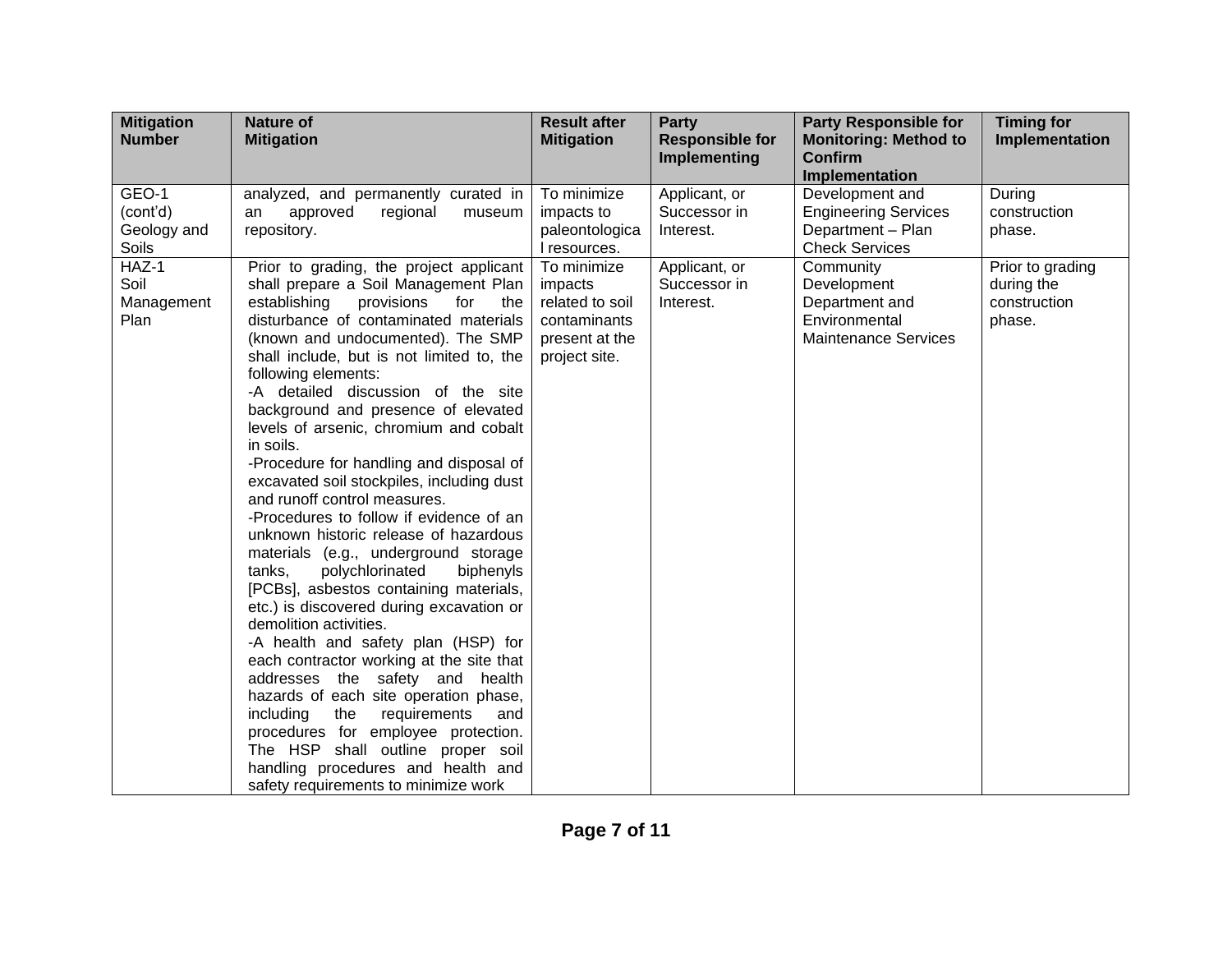| <b>Mitigation</b><br><b>Number</b>           | <b>Nature of</b><br><b>Mitigation</b>                                                                                                                                                                                                                                                                                                                                                                                                                                                                                                                                                                                                                                                                                                                                                                                                                                                 | <b>Result after</b><br><b>Mitigation</b>                                                     | <b>Party</b><br><b>Responsible for</b><br>Implementing | <b>Party Responsible for</b><br><b>Monitoring: Method to</b><br><b>Confirm</b><br>Implementation        | <b>Timing for</b><br>Implementation                      |
|----------------------------------------------|---------------------------------------------------------------------------------------------------------------------------------------------------------------------------------------------------------------------------------------------------------------------------------------------------------------------------------------------------------------------------------------------------------------------------------------------------------------------------------------------------------------------------------------------------------------------------------------------------------------------------------------------------------------------------------------------------------------------------------------------------------------------------------------------------------------------------------------------------------------------------------------|----------------------------------------------------------------------------------------------|--------------------------------------------------------|---------------------------------------------------------------------------------------------------------|----------------------------------------------------------|
| HAZ-1 (cont'd)<br>Soil<br>Management<br>Plan | and public exposure to hazardous<br>materials during construction.<br>The SMP shall be submitted to the<br>Monterey County Environmental Health<br>Bureau for review and approval. A copy<br>of the documentation shall be submitted<br>to the City of Salinas Community<br>Development Department and the<br>Environmental Maintenance Services<br>Division of the Salinas Public Works<br>Department for approval prior to the<br>issuance<br>of<br>grading<br>permits.<br>Additionally, if reuse of impacted soil is<br>planned, the contractor shall prepare a<br>Soil<br>Reuse<br>Management<br>Plan<br>establishing provisions for the reuse of<br>impacted soils. Proper management<br>and disposition of impacted soils shall<br>be determined in consultation with<br>appropriate regulatory agencies and in<br>accordance with applicable federal<br>and/or state guidance. | To minimize<br>impacts<br>related to soil<br>contaminants<br>present at the<br>project site. | Applicant, or<br>Successor in<br>Interest.             | Community<br>Development<br>Department and<br>Environmental<br><b>Maintenance Services</b>              | Prior to grading<br>during the<br>construction<br>phase. |
| TRA-1<br>Transportation                      | To address the following short-term,<br>project-level impacts, encroachment<br>permit<br>shall<br>improvements<br>be<br>implemented<br>the<br>Terven<br>at<br>Avenue/Airport<br><b>Boulevard</b><br>&<br>Southbound Highway 101 Ramps to<br>improve level of service operations:<br>-Eliminate the Airport eastbound slip<br>ramp onto the Airport Boulevard<br>overpass and convert the intersection<br>into a typical standard intersection with<br>dual northbound right turn lanes to the                                                                                                                                                                                                                                                                                                                                                                                         | To minimize<br>impacts to<br>traffic<br>operations.                                          | Applicant, or<br>Successor in<br>Interest.             | Development and<br><b>Engineering Services</b><br>Department-<br>Development and Traffic<br>Engineering | Prior to issuance<br>of a building<br>permit.            |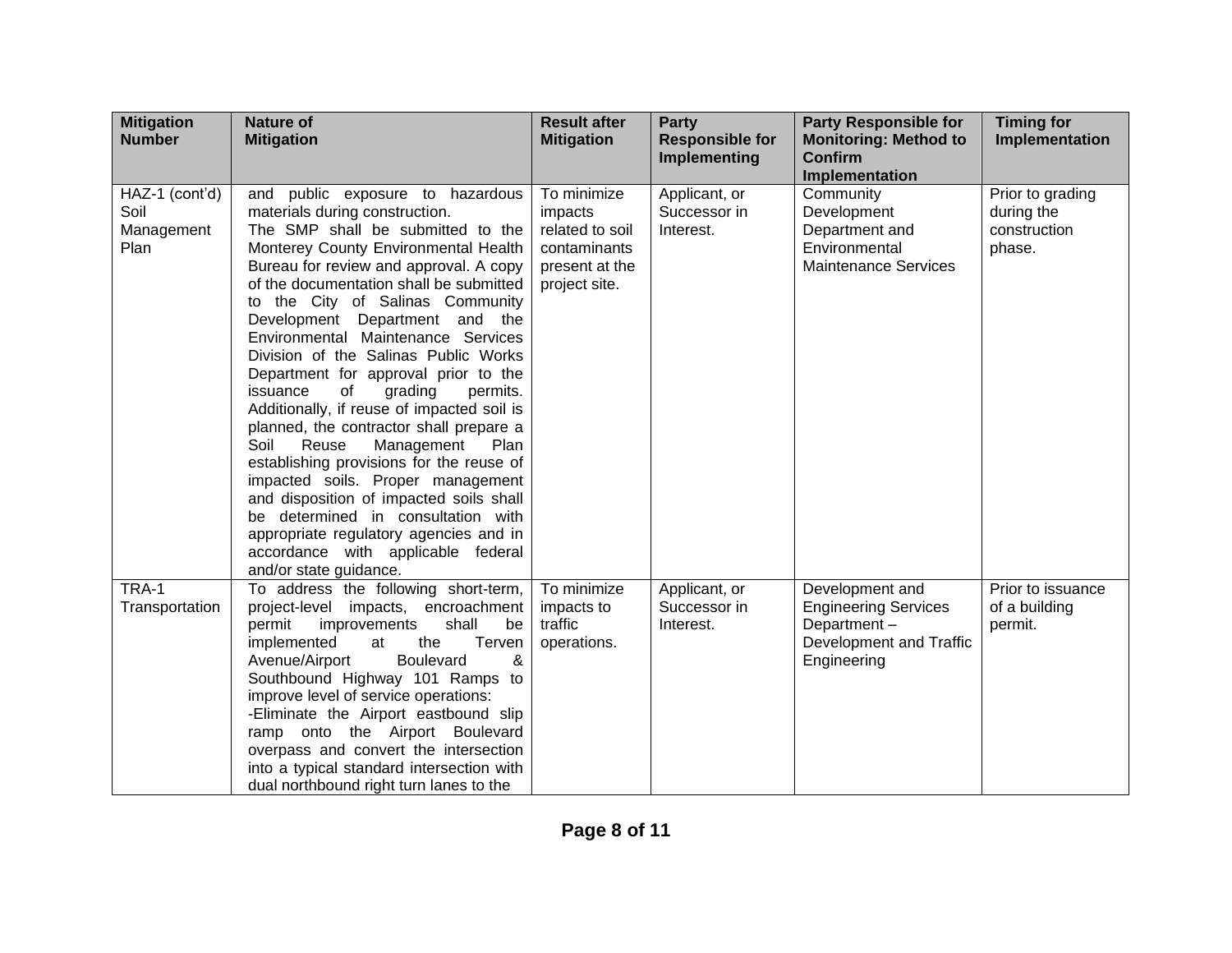| <b>Mitigation</b><br><b>Number</b>           | <b>Nature of</b><br><b>Mitigation</b>                                                                                                                                                                                                                                                                                                                                                                                                                                                                                                                                                 | <b>Result after</b><br><b>Mitigation</b>                                                                       | <b>Party</b><br><b>Responsible for</b><br><b>Implementing</b> | <b>Party Responsible for</b><br><b>Monitoring: Method to</b><br><b>Confirm</b><br>Implementation                                                 | <b>Timing for</b><br>Implementation           |
|----------------------------------------------|---------------------------------------------------------------------------------------------------------------------------------------------------------------------------------------------------------------------------------------------------------------------------------------------------------------------------------------------------------------------------------------------------------------------------------------------------------------------------------------------------------------------------------------------------------------------------------------|----------------------------------------------------------------------------------------------------------------|---------------------------------------------------------------|--------------------------------------------------------------------------------------------------------------------------------------------------|-----------------------------------------------|
| TRA-1 (cont'd)<br>Transportation             | eastbound receiving approach of the<br>intersection.<br>southbound<br>-Restripe<br>off<br>ramp<br>approach from the main line to include<br>a shared through and right turn lane,<br>and dual left turn lanes.<br>-Widen northbound approach for two<br>receiving lanes onto<br>the Airport<br>Boulevard overcrossing.<br>-Widen the northbound approach to<br>include a left-turn pocket and a shared<br>through and right-turn lane.<br>-Restripe the southbound approach to<br>include one left-turn pocket and one<br>shared thru-right lane.<br>-Eliminate split signal phasing. | To minimize<br>impacts to<br>traffic<br>operations.                                                            | Applicant, or<br>Successor in<br>Interest.                    | Development and<br><b>Engineering Services</b><br>Department-<br>Development and Traffic<br>Engineering                                          | Prior to issuance<br>of a building<br>permit. |
| TRA-2<br>Transportation                      | If development of the Salinas Airport<br>Development Lease Project occurs prior<br>to implementation of Phase 2 of the<br>Salinas Travel Center project, the<br>applicant shall pay a fair share of the<br>cost of a traffic signal or roundabout at<br>Skyway Boulevard & Airport<br>the<br>Boulevard intersection. The fair share<br>fee shall be paid prior to issuance of a<br>building permit.                                                                                                                                                                                   | To minimize<br>impacts to<br>traffic<br>operations.                                                            | Applicant, or<br>Successor in<br>Interest.                    | Development and<br><b>Engineering Services</b><br>Department-<br>Development and Traffic<br><b>Engineering and Plan</b><br><b>Check Services</b> | Prior to issuance<br>of a building<br>permit. |
| TCR-1<br><b>Tribal Cultural</b><br>Resources | In the event that cultural resources of<br>Native American origin are identified<br>during construction, all earth disturbing<br>work within the vicinity of the find must<br>be temporarily suspended or redirected<br>until an archaeologist has evaluated the<br>nature and significance of the find and                                                                                                                                                                                                                                                                           | To ensure that<br>impacts to<br>archaeological<br>resources are<br>reduced to a<br>level of<br>insignificance. | Applicant, or<br>Successor in<br>Interest.                    | Development and<br><b>Engineering Services</b><br>Department-<br>Community and<br><b>Economic Development</b><br>Department                      | During<br>construction.                       |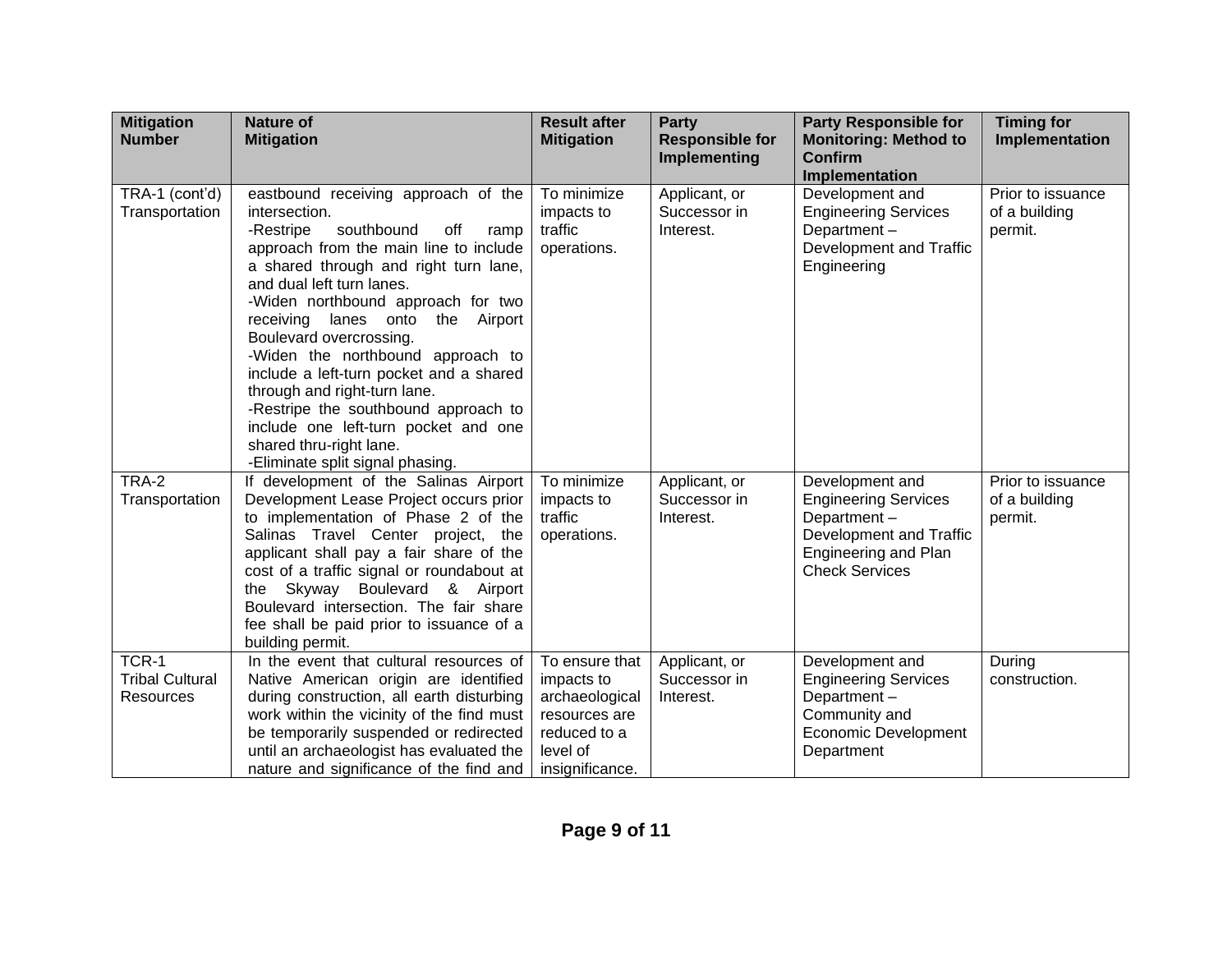| <b>Mitigation</b><br><b>Number</b>                           | <b>Nature of</b><br><b>Mitigation</b>                                                                                                                                                                                                                                                                                                                                                                                                                                                                                                                                                                                                                                                                                                                                                                                                                                                                                                                                                                                                                                                                                                                                                                                                                                                                                                              | <b>Result after</b><br><b>Mitigation</b>                                                                       | <b>Party</b><br><b>Responsible for</b><br>Implementing | <b>Party Responsible for</b><br><b>Monitoring: Method to</b><br><b>Confirm</b>                                              | <b>Timing for</b><br>Implementation |
|--------------------------------------------------------------|----------------------------------------------------------------------------------------------------------------------------------------------------------------------------------------------------------------------------------------------------------------------------------------------------------------------------------------------------------------------------------------------------------------------------------------------------------------------------------------------------------------------------------------------------------------------------------------------------------------------------------------------------------------------------------------------------------------------------------------------------------------------------------------------------------------------------------------------------------------------------------------------------------------------------------------------------------------------------------------------------------------------------------------------------------------------------------------------------------------------------------------------------------------------------------------------------------------------------------------------------------------------------------------------------------------------------------------------------|----------------------------------------------------------------------------------------------------------------|--------------------------------------------------------|-----------------------------------------------------------------------------------------------------------------------------|-------------------------------------|
|                                                              |                                                                                                                                                                                                                                                                                                                                                                                                                                                                                                                                                                                                                                                                                                                                                                                                                                                                                                                                                                                                                                                                                                                                                                                                                                                                                                                                                    |                                                                                                                |                                                        | <b>Implementation</b>                                                                                                       |                                     |
|                                                              | an appropriate Native American                                                                                                                                                                                                                                                                                                                                                                                                                                                                                                                                                                                                                                                                                                                                                                                                                                                                                                                                                                                                                                                                                                                                                                                                                                                                                                                     |                                                                                                                |                                                        |                                                                                                                             |                                     |
| TCR-1 (cont'd)<br><b>Tribal Cultural</b><br><b>Resources</b> | representative, based on the nature of<br>the find, is consulted. If the City<br>determines that the resource is a tribal<br>cultural resource and thus significant<br>under CEQA, a mitigation plan shall be<br>implemented<br>prepared<br>and<br>in.<br>accordance with state guidelines and in<br>consultation with Native American<br>groups prior to continuation of any earth<br>disturbing work within the vicinity of the<br>find. The plan shall include avoidance<br>of the resource or, if avoidance of the<br>resource is infeasible, the plan shall<br>outline the appropriate treatment of the<br>resource in coordination with the<br>archeologist and the appropriate Native<br>American tribal representative and/or a<br>representative<br>from<br>the<br>Ohlone/Coastanoan-Esselen Nation, as<br>appropriate.<br>Treatment of the resource could include<br>but not limited to the examples provided<br>below.<br>(1) Avoidance and preservation of the<br>resources in place, including, but not<br>limited to, planning and construction to<br>avoid the resources and protect the<br>cultural and natural context, or planning<br>greenspace, parks, or other open<br>space, to incorporate the resources<br>with culturally appropriate protection<br>and management criteria.<br>(2) Treating the resource with culturally | To ensure that<br>impacts to<br>archaeological<br>resources are<br>reduced to a<br>level of<br>insignificance. | Applicant, or<br>Successor in<br>Interest.             | Development and<br><b>Engineering Services</b><br>Department-<br>Community and<br><b>Economic Development</b><br>Department | During<br>construction.             |